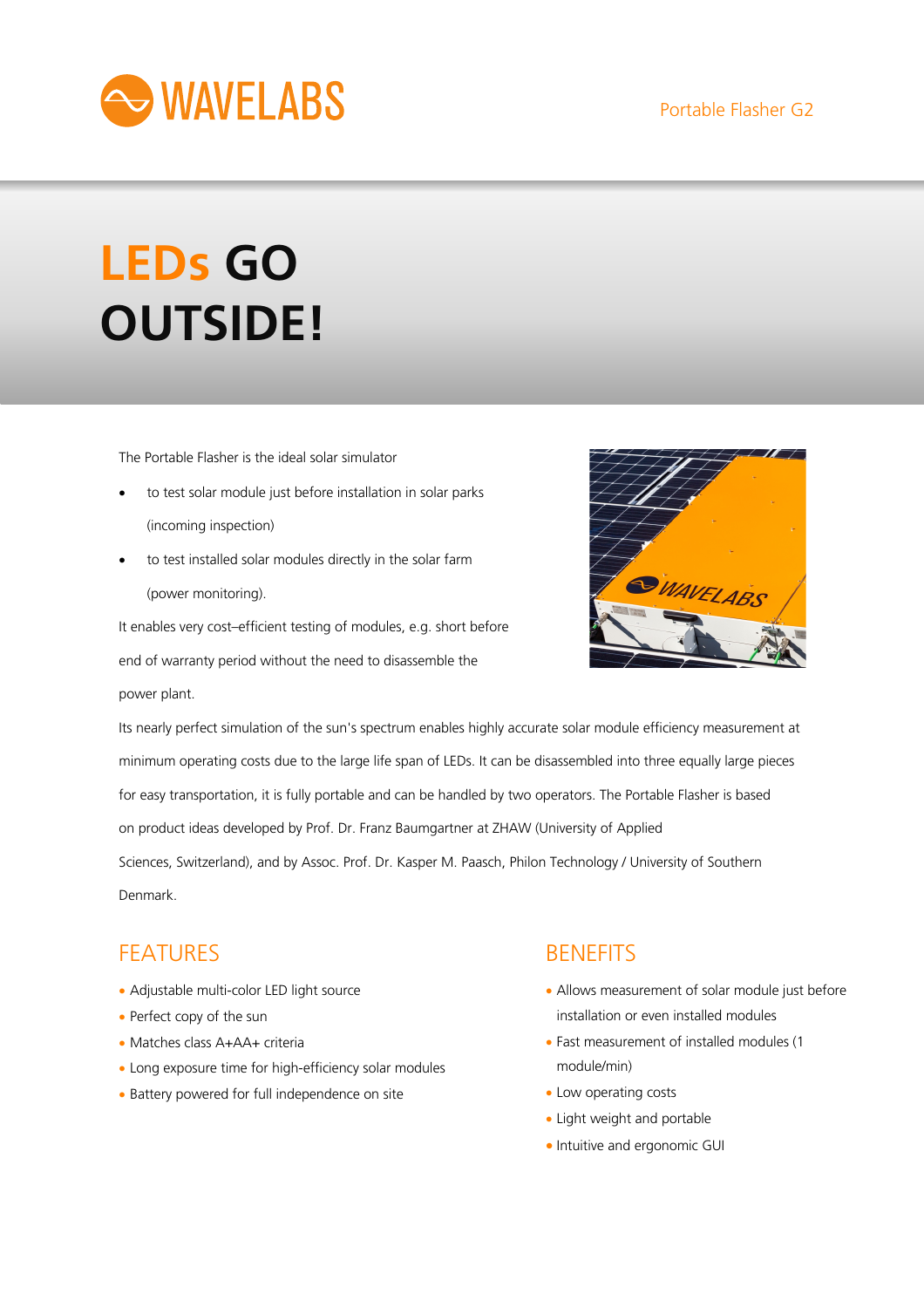

### **CLASSIFICATION**

|                              | <b>Protable Flasher</b> |                 | <b>Class AAA requirements</b> |
|------------------------------|-------------------------|-----------------|-------------------------------|
| Spectral Match               | $Class A+$              | $0.875 - 1.125$ | $0.75 - 1.25$                 |
| Non-uniformity of irradiance | Class A                 | $<$ 2%          | $< 2\%$                       |
| Short-term instability (STI) | Class A                 | $< 0.5\%$       | $< 0.5\%$                     |
| Long term instability (LTI)  | $Class A+$              | $< 1\%$         | $< 2\%$                       |

Test conditions: 1sun, AM1.5G, 100 ms with 50 ms stabilization time, illuminated area 1x2m<sup>2</sup>, ambient temperature of 5-30°C, rel. humidity of 20-60%, non-condensing conditions.

| <b>Portable Flasher</b> | AM1.5 |
|-------------------------|-------|
| 16.1%-20.7%             | 18.4% |
| 17.4%-22.4%             | 19.9% |
| 16.1%-20.7%             | 18.4% |
| 13.0%-16.8%             | 14.9% |
| 10.9%-14.1%             | 12.5% |
| 13.9%-17.9%             | 15.9% |
|                         |       |

### **FUNCTIONALITY**

| IV curve measurement           | Under LED illumination at variable intensities or<br>under natural sun light (without LED flasher)               |  |
|--------------------------------|------------------------------------------------------------------------------------------------------------------|--|
| Solar cell parameter analytics | Voc, Isc, FF, Pmpp and efficiency                                                                                |  |
| Temperature measurement        | At back sheet with pyranometer                                                                                   |  |
| Temperature correction         | Solar cell parameters are adjusted according to IEC 60904-5, IEC 60891                                           |  |
| User defined analytics         | Open software interface allows export of all measured data for analysis and<br>import of classification criteria |  |
| Autonomous operation           | Battery powered LED light source and IV electronics                                                              |  |
| Easy transportation            | LED light engine consist of three equally sized units and can be easily<br>assembled on-site<br>stackable        |  |